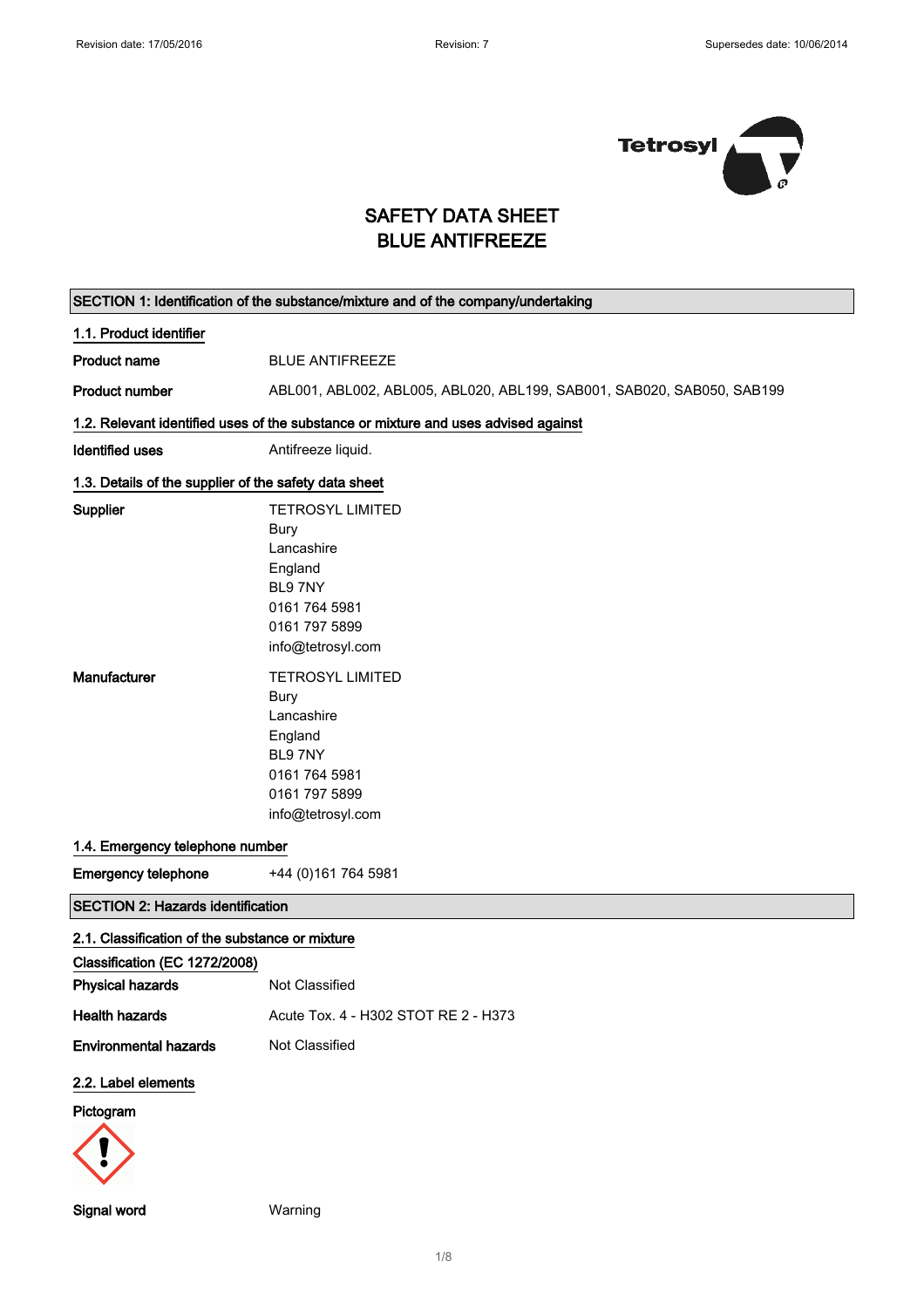| <b>Hazard statements</b>                                  | H302 Harmful if swallowed.<br>H373 May cause damage to organs through prolonged or repeated exposure.                                                                                                                                                                                                                                                                                                                                                                                                    |
|-----------------------------------------------------------|----------------------------------------------------------------------------------------------------------------------------------------------------------------------------------------------------------------------------------------------------------------------------------------------------------------------------------------------------------------------------------------------------------------------------------------------------------------------------------------------------------|
| <b>Precautionary statements</b>                           | P101 If medical advice is needed, have product container or label at hand.<br>P102 Keep out of reach of children.<br>P264 Wash skin thoroughly after handling.<br>P270 Do not eat, drink or smoke when using this product.<br>P301+P312 IF SWALLOWED: Call a POISON CENTER/ doctor if you feel unwell.<br>P501 Dispose of contents/ container in accordance with local regulations.<br>P101 If medical advice is needed, have product container or label at hand.<br>P102 Keep out of reach of children. |
| $\mathbf{A}$ - $\mathbf{A}$ - $\mathbf{A}$ - $\mathbf{A}$ | $\overline{M}$                                                                                                                                                                                                                                                                                                                                                                                                                                                                                           |

Contains MONO ETHYLENE GLYCOL

#### 2.3. Other hazards

### SECTION 3: Composition/information on ingredients

| 3.2. Mixtures                                                    |                      |                                                      |
|------------------------------------------------------------------|----------------------|------------------------------------------------------|
| <b>MONO ETHYLENE GLYCOL</b>                                      |                      | $1 - 2.5%$                                           |
| CAS number: 107-21-1                                             | EC number: 203-473-3 | REACH registration number: 01-<br>2119456816-28-0000 |
| <b>Classification</b><br>Acute Tox. 4 - H302<br>STOT RE 2 - H373 |                      |                                                      |
|                                                                  |                      |                                                      |
| <b>DISODIUM TETRABORATE PENTAHYDRATE</b>                         |                      | $0.001 - 0.1\%$                                      |
| CAS number: 1330-43-4                                            | EC number: 215-540-4 | REACH registration number: 01-<br>2119490790-32-0000 |
| Classification<br>Eye Irrit. 2 - H319<br>Repr. 1B - H360Fd       |                      |                                                      |

SECTION 4: First aid measures

### 4.1. Description of first aid measures

| <b>General information</b> | Effects may be delayed. Keep affected person under observation. For breathing difficulties,<br>oxygen may be necessary. If breathing stops, provide artificial respiration. Get medical<br>attention. Remove affected person from source of contamination. Place unconscious person<br>on the side in the recovery position and ensure breathing can take place. Never give anything<br>by mouth to an unconscious person.                                                                                                           |
|----------------------------|--------------------------------------------------------------------------------------------------------------------------------------------------------------------------------------------------------------------------------------------------------------------------------------------------------------------------------------------------------------------------------------------------------------------------------------------------------------------------------------------------------------------------------------|
| Inhalation                 | Remove affected person from source of contamination. Get medical attention if any discomfort<br>continues. For breathing difficulties, oxygen may be necessary. If breathing stops, provide<br>artificial respiration. If spray/mist has been inhaled, proceed as follows. Move affected person<br>to fresh air and keep warm and at rest in a position comfortable for breathing. If throat irritation<br>or coughing persists, proceed as follows. Get medical attention. Show this Safety Data Sheet<br>to the medical personnel. |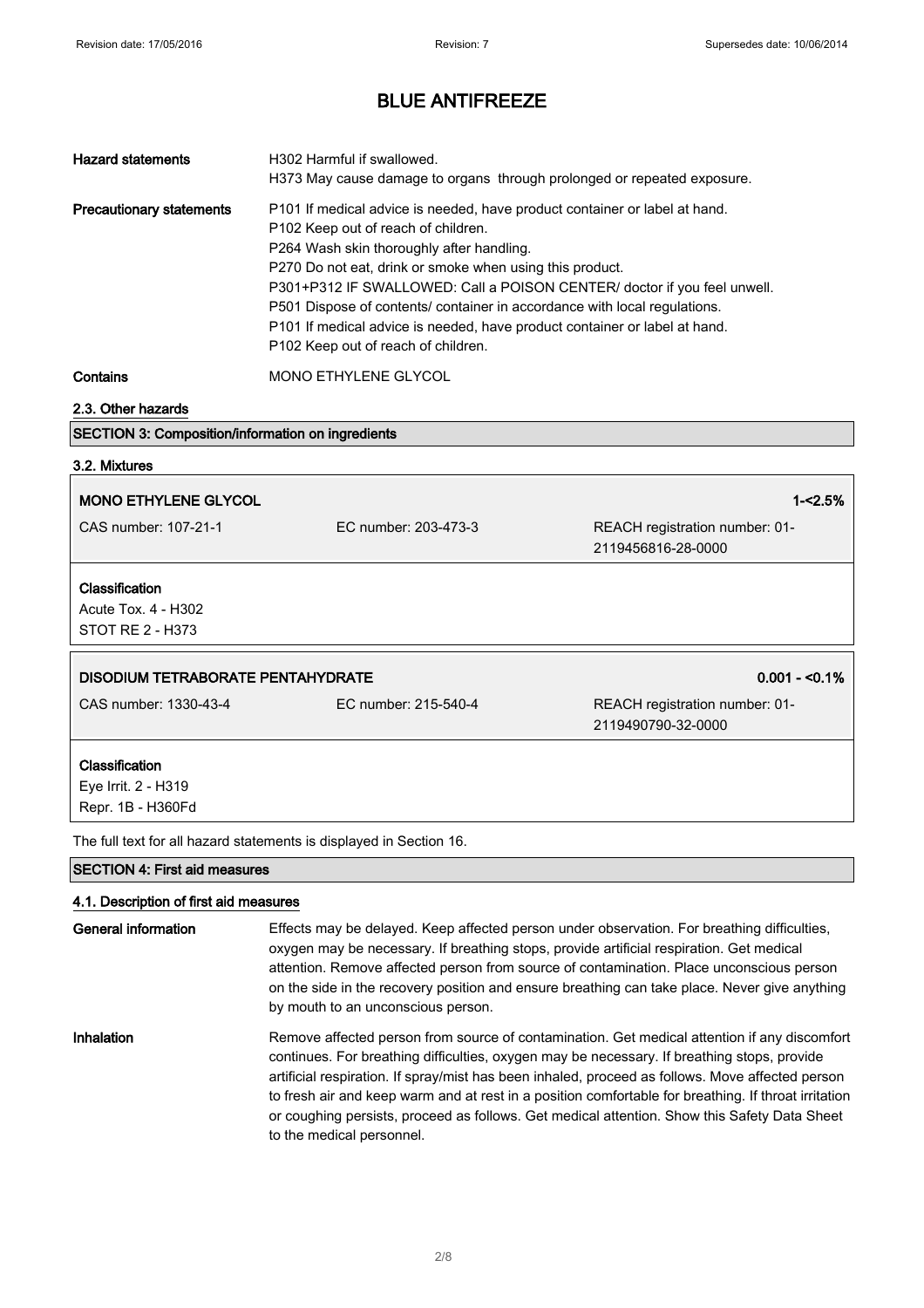| Ingestion                                                  | Get medical attention immediately. Never give anything by mouth to an unconscious person.<br>Try to induce vomiting. If vomiting occurs, the head should be kept low so that vomit does not<br>enter the lungs. Rinse mouth thoroughly with water. Give plenty of water to drink. Get medical<br>attention if a large quantity has been ingested. Show this Safety Data Sheet to the medical<br>personnel. |
|------------------------------------------------------------|------------------------------------------------------------------------------------------------------------------------------------------------------------------------------------------------------------------------------------------------------------------------------------------------------------------------------------------------------------------------------------------------------------|
| Skin contact                                               | Remove contaminated clothing and rinse skin thoroughly with water. Get medical attention if<br>any discomfort continues.                                                                                                                                                                                                                                                                                   |
| Eye contact                                                | Do not rub eye. Rinse immediately with plenty of water. Remove any contact lenses and open<br>eyelids wide apart. Continue to rinse for at least 15 minutes. Get medical attention if irritation<br>persists after washing. Show this Safety Data Sheet to the medical personnel.                                                                                                                          |
|                                                            | 4.2. Most important symptoms and effects, both acute and delayed                                                                                                                                                                                                                                                                                                                                           |
| <b>General information</b>                                 | The severity of the symptoms described will vary dependent on the concentration and the<br>length of exposure. Effects may be delayed. Keep affected person under observation.                                                                                                                                                                                                                             |
| Inhalation                                                 | Irritation of nose, throat and airway.                                                                                                                                                                                                                                                                                                                                                                     |
| Ingestion                                                  | May cause discomfort if swallowed. May cause unconsciousness, blindness and possibly<br>death. Central nervous system depression.                                                                                                                                                                                                                                                                          |
| <b>Skin contact</b>                                        | Prolonged skin contact may cause redness and irritation.                                                                                                                                                                                                                                                                                                                                                   |
| Eye contact                                                | Irritation, burning, lachrymation, blurred vision after liquid splash.                                                                                                                                                                                                                                                                                                                                     |
|                                                            | 4.3. Indication of any immediate medical attention and special treatment needed                                                                                                                                                                                                                                                                                                                            |
|                                                            |                                                                                                                                                                                                                                                                                                                                                                                                            |
| Notes for the doctor                                       | No specific recommendations. If in doubt, get medical attention promptly.                                                                                                                                                                                                                                                                                                                                  |
| <b>SECTION 5: Firefighting measures</b>                    |                                                                                                                                                                                                                                                                                                                                                                                                            |
| 5.1. Extinguishing media                                   |                                                                                                                                                                                                                                                                                                                                                                                                            |
| Suitable extinguishing media                               | Extinguish with the following media: Foam, carbon dioxide or dry powder. Use fire-<br>extinguishing media suitable for the surrounding fire.                                                                                                                                                                                                                                                               |
| Unsuitable extinguishing<br>media                          | Do not use water jet as an extinguisher, as this will spread the fire.                                                                                                                                                                                                                                                                                                                                     |
| 5.2. Special hazards arising from the substance or mixture |                                                                                                                                                                                                                                                                                                                                                                                                            |
| Specific hazards                                           | No unusual fire or explosion hazards noted.                                                                                                                                                                                                                                                                                                                                                                |
| <b>Hazardous combustion</b><br>products                    | Oxides of carbon. Thermal decomposition or combustion may liberate carbon oxides and<br>other toxic gases or vapours.                                                                                                                                                                                                                                                                                      |
| 5.3. Advice for firefighters                               |                                                                                                                                                                                                                                                                                                                                                                                                            |
| Protective actions during<br>firefighting                  | No specific firefighting precautions known.                                                                                                                                                                                                                                                                                                                                                                |
| Special protective equipment<br>for firefighters           | Leave danger zone immediately. Use protective equipment appropriate for surrounding<br>materials.                                                                                                                                                                                                                                                                                                          |
| <b>SECTION 6: Accidental release measures</b>              |                                                                                                                                                                                                                                                                                                                                                                                                            |

# Personal precautions Wear protective clothing as described in Section 8 of this safety data sheet. Avoid inhalation

of spray mist and contact with skin and eyes. In case of spills, beware of slippery floors and surfaces.

### 6.2. Environmental precautions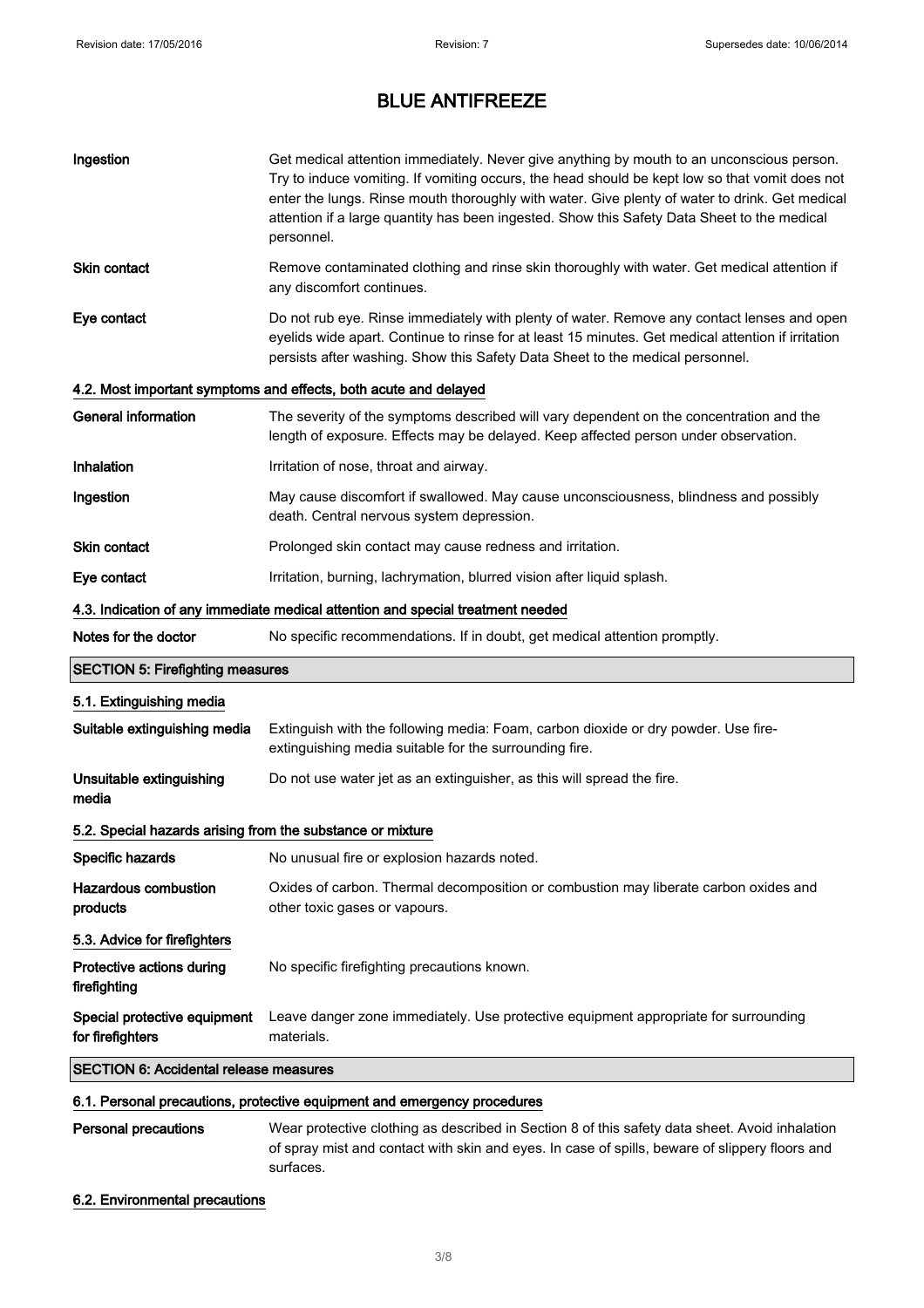Environmental precautions Collect and dispose of spillage as indicated in Section 13. Avoid release to the environment. Avoid discharge into drains or watercourses or onto the ground.

### 6.3. Methods and material for containment and cleaning up

Methods for cleaning up Stop leak if possible without risk. Eliminate all sources of ignition. No smoking, sparks, flames or other sources of ignition near spillage. Provide adequate ventilation. Provide adequate ventilation. Contain spillage with sand, earth or other suitable non-combustible material. Avoid the spillage or runoff entering drains, sewers or watercourses. Absorb spillage with noncombustible, absorbent material.

#### 6.4. Reference to other sections

Reference to other sections Wear protective clothing as described in Section 8 of this safety data sheet. For waste disposal, see section 13.

#### SECTION 7: Handling and storage

#### 7.1. Precautions for safe handling

| Usage precautions | Read and follow manufacturer's recommendations. Keep away from heat, sparks and open         |
|-------------------|----------------------------------------------------------------------------------------------|
|                   | flame. Wear suitable protective equipment for prolonged exposure and/or high concentrations  |
|                   | of vapours, spray or mist. Good personal hygiene procedures should be implemented. Wash      |
|                   | hands and any other contaminated areas of the body with soap and water before leaving the    |
|                   | work site. Do not eat, drink or smoke when using the product. Avoid inhalation of            |
|                   | vapours/spray and contact with skin and eyes. Avoid the formation of mists. Observe any      |
|                   | occupational exposure limits for the product or ingredients. Avoid inhalation of vapours and |
|                   | spray/mists. Pregnant or breastfeeding women should not work with this product if there is   |
|                   | any risk of exposure. Pregnant or breastfeeding women should not work with this product if   |
|                   | there is any risk of exposure.                                                               |
|                   |                                                                                              |

#### 7.2. Conditions for safe storage, including any incompatibilities

Storage precautions Keep away from heat, sparks and open flame. Keep container tightly closed. Keep containers upright. Keep only in the original container. Avoid contact with oxidising agents.

7.3. Specific end use(s)

Specific end use(s) The identified uses for this product are detailed in Section 1.2.

#### SECTION 8: Exposure Controls/personal protection

#### 8.1. Control parameters

Occupational exposure limits

No exposure limits known for ingredient(s).

#### 8.2. Exposure controls

Protective equipment



Appropriate engineering controls

Avoid inhalation of vapours. Observe any occupational exposure limits for the product or ingredients. Provide adequate ventilation.

Eye/face protection Eyewear complying with an approved standard should be worn if a risk assessment indicates eye contact is possible. Unless the assessment indicates a higher degree of protection is required, the following protection should be worn: Tight-fitting safety glasses.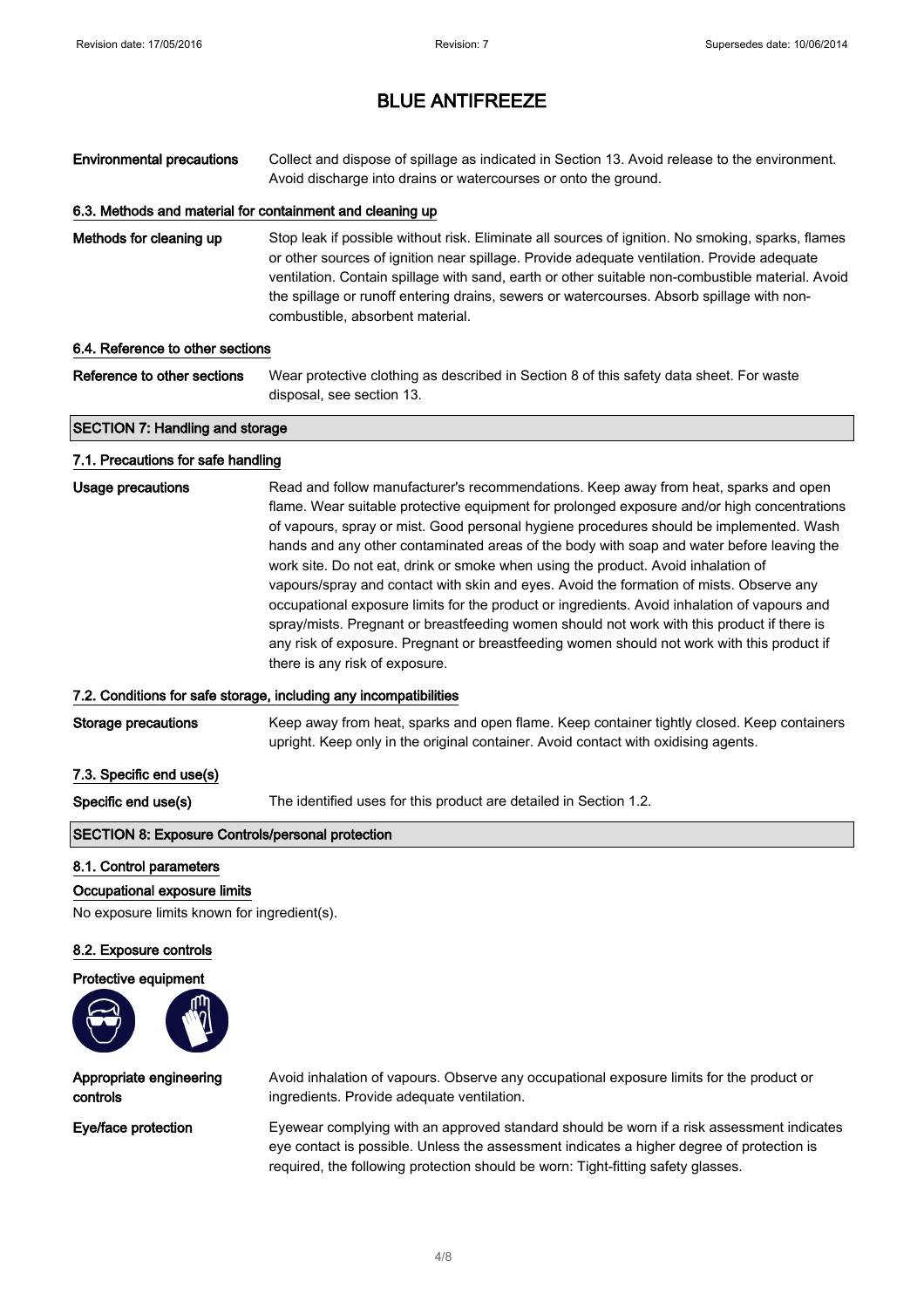| Hand protection                   | It is recommended that gloves are made of the following material: Nitrile rubber. Chemical-<br>resistant, impervious gloves complying with an approved standard should be worn if a risk<br>assessment indicates skin contact is possible.                                                                |
|-----------------------------------|-----------------------------------------------------------------------------------------------------------------------------------------------------------------------------------------------------------------------------------------------------------------------------------------------------------|
| Other skin and body<br>protection | Wear suitable protective clothing as protection against splashing or contamination.                                                                                                                                                                                                                       |
| Hygiene measures                  | Provide eyewash station. Wash contaminated clothing before reuse. Wash at the end of each<br>work shift and before eating, smoking and using the toilet. Wash promptly if skin becomes<br>contaminated. Promptly remove any clothing that becomes contaminated. When using do not<br>eat, drink or smoke. |
| <b>Respiratory protection</b>     | No specific recommendations. Respiratory protection must be used if the airborne<br>contamination exceeds the recommended occupational exposure limit.                                                                                                                                                    |

### SECTION 9: Physical and Chemical Properties

| 9.1. Information on basic physical and chemical properties |                                                                          |
|------------------------------------------------------------|--------------------------------------------------------------------------|
| Appearance                                                 | Clear liquid.                                                            |
| Colour                                                     | Blue.                                                                    |
| Odour                                                      | No characteristic odour.                                                 |
| рH                                                         | pH (diluted solution): 8                                                 |
| <b>Melting point</b>                                       | $-25^{\circ}$ C                                                          |
| Initial boiling point and range                            | 120°C @                                                                  |
| Flash point                                                | $>100^{\circ}$ C                                                         |
| <b>Evaporation rate</b>                                    | Not determined.                                                          |
| Upper/lower flammability or<br>explosive limits            | Not determined.                                                          |
| Vapour pressure                                            | Not determined.                                                          |
| Vapour density                                             | Not determined.                                                          |
| <b>Relative density</b>                                    | 1.095g/cm <sup>3</sup> @ 20°C                                            |
| Solubility(ies)                                            | Soluble in water.                                                        |
| <b>Partition coefficient</b>                               | Not determined.                                                          |
| Auto-ignition temperature                                  | Not determined.                                                          |
| <b>Decomposition Temperature</b>                           | Not determined.                                                          |
| 9.2. Other information                                     |                                                                          |
| Other information                                          | None.                                                                    |
| <b>SECTION 10: Stability and reactivity</b>                |                                                                          |
| 10.1. Reactivity                                           |                                                                          |
| Reactivity                                                 | The following materials may react with the product: Oxidising materials. |
| 10.2. Chemical stability                                   |                                                                          |
| <b>Stability</b>                                           | Stable at normal ambient temperatures and when used as recommended.      |
| 10.3. Possibility of hazardous reactions                   |                                                                          |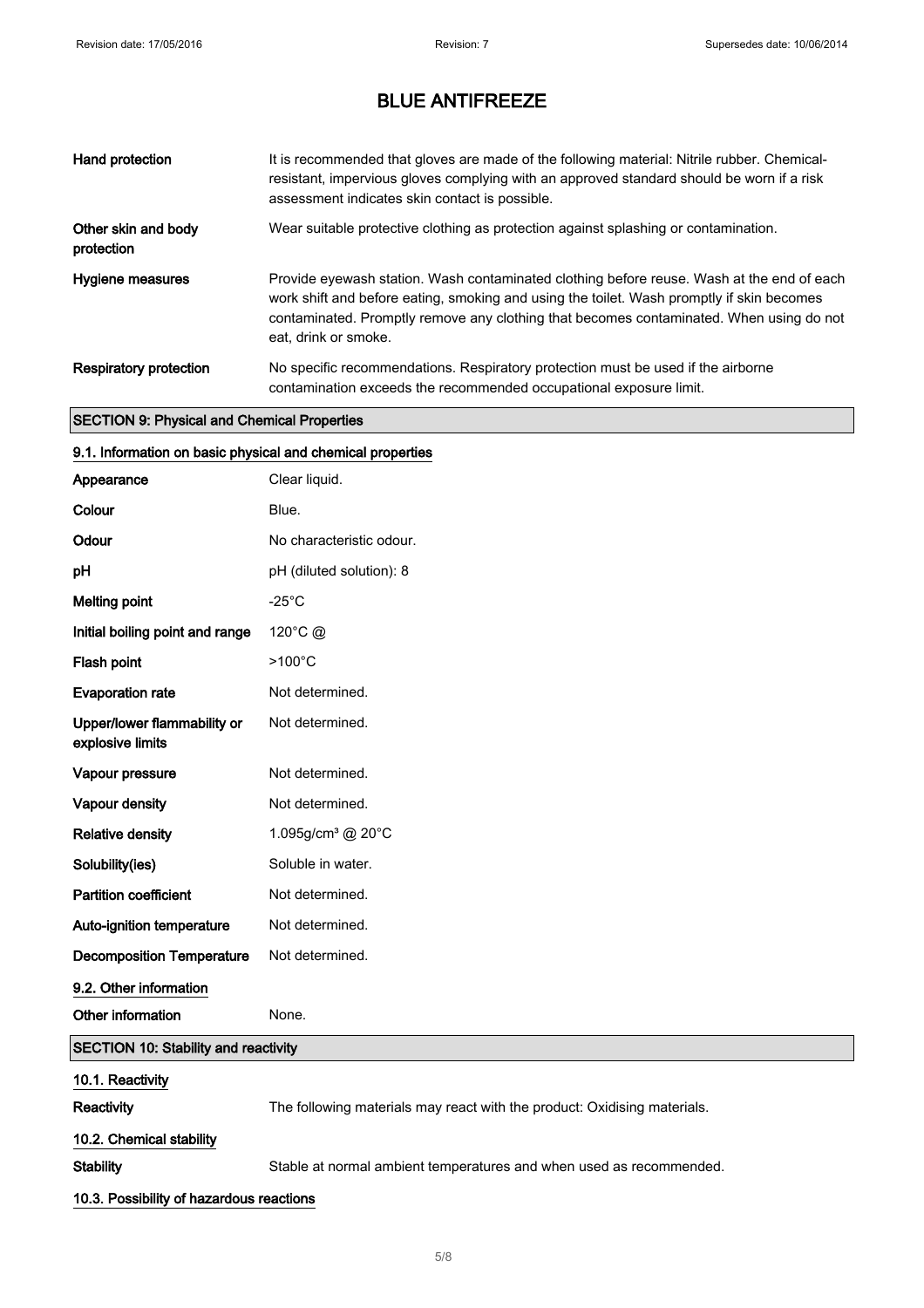| Possibility of hazardous<br>reactions            | Not determined.                                                                                                                                                                                                                                                                                                                                          |
|--------------------------------------------------|----------------------------------------------------------------------------------------------------------------------------------------------------------------------------------------------------------------------------------------------------------------------------------------------------------------------------------------------------------|
| 10.4. Conditions to avoid                        |                                                                                                                                                                                                                                                                                                                                                          |
| Conditions to avoid                              | Avoid contact with the following materials: Oxidising materials.                                                                                                                                                                                                                                                                                         |
| 10.5. Incompatible materials                     |                                                                                                                                                                                                                                                                                                                                                          |
| <b>Materials to avoid</b>                        | Strong oxidising agents.                                                                                                                                                                                                                                                                                                                                 |
| 10.6. Hazardous decomposition products           |                                                                                                                                                                                                                                                                                                                                                          |
| Hazardous decomposition<br>products              | Oxides of carbon. Thermal decomposition or combustion may liberate carbon oxides and<br>other toxic gases or vapours.                                                                                                                                                                                                                                    |
| <b>SECTION 11: Toxicological information</b>     |                                                                                                                                                                                                                                                                                                                                                          |
| 11.1. Information on toxicological effects       |                                                                                                                                                                                                                                                                                                                                                          |
| <b>Toxicological effects</b>                     | No information available.                                                                                                                                                                                                                                                                                                                                |
| Acute toxicity - oral<br>ATE oral (mg/kg)        | 653.81                                                                                                                                                                                                                                                                                                                                                   |
| Specific target organ toxicity - single exposure |                                                                                                                                                                                                                                                                                                                                                          |
| <b>Target organs</b>                             | Central nervous system Heart and cardiovascular system Kidneys                                                                                                                                                                                                                                                                                           |
| Inhalation                                       | Unlikely to be hazardous by inhalation because of the low vapour pressure of the product at<br>ambient temperature. Vapours may irritate throat/respiratory system. Symptoms following<br>overexposure may include the following: Coughing.                                                                                                              |
| Ingestion                                        | May cause liver and/or renal damage. Irritating. Symptoms following overexposure may<br>include the following: Nausea, vomiting. Stomach pain. Harmful: possible risk of irreversible<br>effects if swallowed.                                                                                                                                           |
| <b>Skin contact</b>                              | Slightly irritating.                                                                                                                                                                                                                                                                                                                                     |
| Eye contact                                      | May cause temporary eye irritation.                                                                                                                                                                                                                                                                                                                      |
| Acute and chronic health<br>hazards              | May cause liver and/or renal damage. Possible risk of adverse reproductive effects. A single<br>exposure may cause the following adverse effects: Central nervous system depression. May<br>cause damage to the kidneys. May cause damage to the kidneys. Contains a substance/a<br>group of substances which may damage fertility and the unborn child. |
| Route of entry                                   | Ingestion.                                                                                                                                                                                                                                                                                                                                               |
| <b>Target organs</b>                             | Central nervous system Heart & cardiovascular system Kidneys                                                                                                                                                                                                                                                                                             |
| <b>Medical symptoms</b>                          | Allergic rash. Delayed, often serious, breathing problems. Tachycardia (excessively rapid<br>heart beat, including rapid and weak pulse). Unconsciousness, possibly death.                                                                                                                                                                               |
| <b>SECTION 12: Ecological Information</b>        |                                                                                                                                                                                                                                                                                                                                                          |
| Ecotoxicity                                      | The product components are not classified as environmentally hazardous. However, large or<br>frequent spills may have hazardous effects on the environment.                                                                                                                                                                                              |
| 12.1. Toxicity                                   |                                                                                                                                                                                                                                                                                                                                                          |
| Acute toxicity - fish                            | Not available.                                                                                                                                                                                                                                                                                                                                           |
| Acute toxicity - aquatic<br>invertebrates        | Not available.                                                                                                                                                                                                                                                                                                                                           |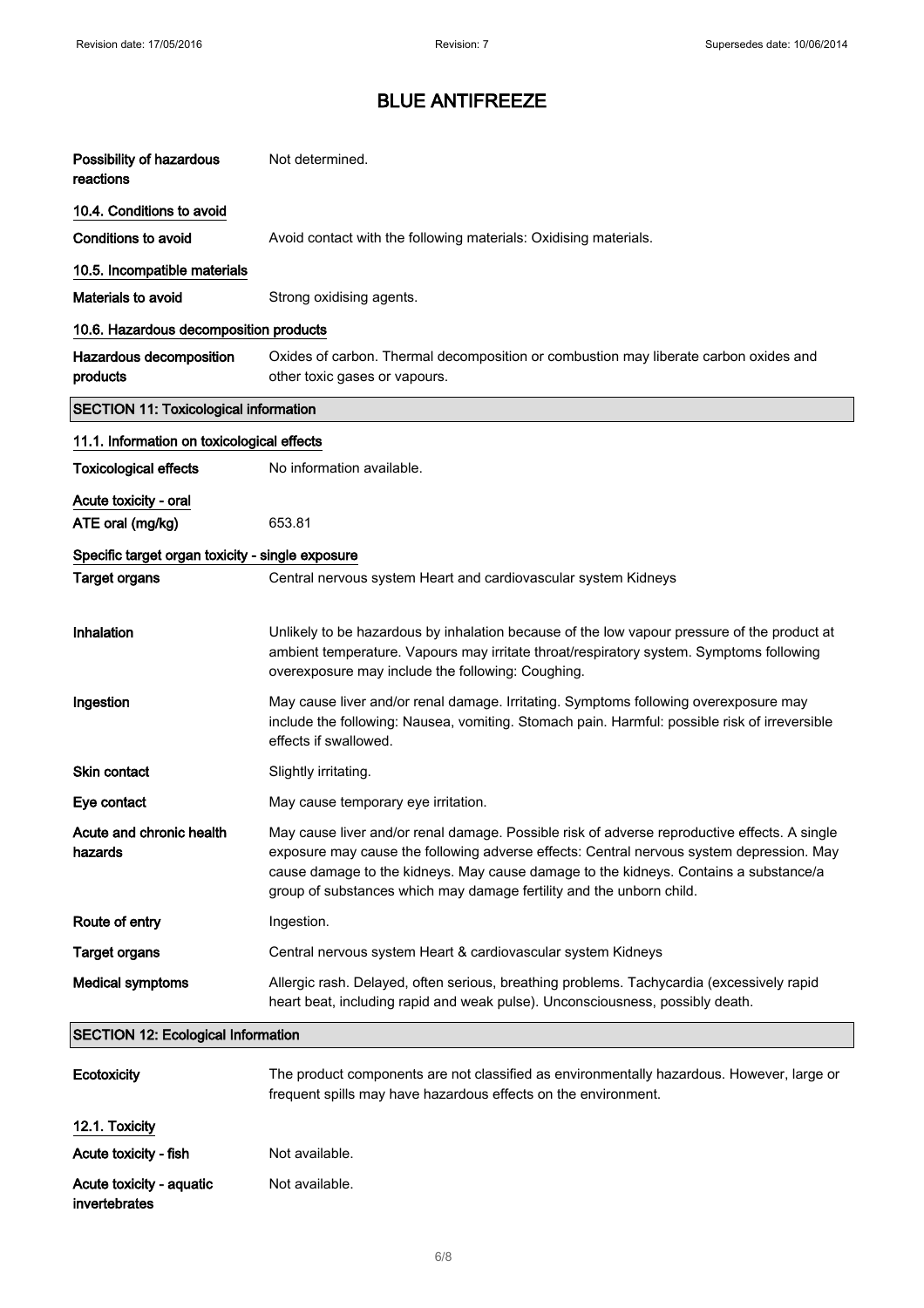| 12.2. Persistence and degradability                                                            |                                                                                                                                                                        |
|------------------------------------------------------------------------------------------------|------------------------------------------------------------------------------------------------------------------------------------------------------------------------|
|                                                                                                | Persistence and degradability The product is readily biodegradable.                                                                                                    |
| 12.3. Bioaccumulative potential                                                                |                                                                                                                                                                        |
| <b>Bioaccumulative potential</b>                                                               | The product is not bioaccumulating.                                                                                                                                    |
| <b>Partition coefficient</b>                                                                   | Not determined.                                                                                                                                                        |
| 12.4. Mobility in soil                                                                         |                                                                                                                                                                        |
| Adsorption/desorption<br>coefficient                                                           | Not available.                                                                                                                                                         |
| 12.5. Results of PBT and vPvB assessment                                                       |                                                                                                                                                                        |
| <b>Results of PBT and vPvB</b><br>assessment                                                   | This substance is not classified as PBT or vPvB according to current EU criteria.                                                                                      |
| 12.6. Other adverse effects                                                                    |                                                                                                                                                                        |
| Other adverse effects                                                                          | Not applicable.                                                                                                                                                        |
| <b>SECTION 13: Disposal considerations</b>                                                     |                                                                                                                                                                        |
| 13.1. Waste treatment methods                                                                  |                                                                                                                                                                        |
| <b>General information</b>                                                                     | Waste is classified as hazardous waste. Dispose of waste to licensed waste disposal site in<br>accordance with the requirements of the local Waste Disposal Authority. |
| Disposal methods                                                                               | Confirm disposal procedures with environmental engineer and local regulations.                                                                                         |
| <b>SECTION 14: Transport information</b>                                                       |                                                                                                                                                                        |
| General                                                                                        | The product is not covered by international regulations on the transport of dangerous goods<br>(IMDG, IATA, ADR/RID).                                                  |
| 14.1. UN number                                                                                |                                                                                                                                                                        |
| Not applicable.                                                                                |                                                                                                                                                                        |
| 14.2. UN proper shipping name                                                                  |                                                                                                                                                                        |
| Not applicable.                                                                                |                                                                                                                                                                        |
| 14.3. Transport hazard class(es)                                                               |                                                                                                                                                                        |
| <b>Transport labels</b><br>No transport warning sign required.                                 |                                                                                                                                                                        |
| 14.4. Packing group                                                                            |                                                                                                                                                                        |
| Not applicable.                                                                                |                                                                                                                                                                        |
| 14.5. Environmental hazards                                                                    |                                                                                                                                                                        |
| Environmentally hazardous substance/marine pollutant<br>No.                                    |                                                                                                                                                                        |
| 14.6. Special precautions for user                                                             |                                                                                                                                                                        |
| Not applicable.                                                                                |                                                                                                                                                                        |
|                                                                                                | 14.7. Transport in bulk according to Annex II of MARPOL and the IBC Code                                                                                               |
| Transport in bulk according to Not applicable.<br>Annex II of MARPOL 73/78<br>and the IBC Code |                                                                                                                                                                        |